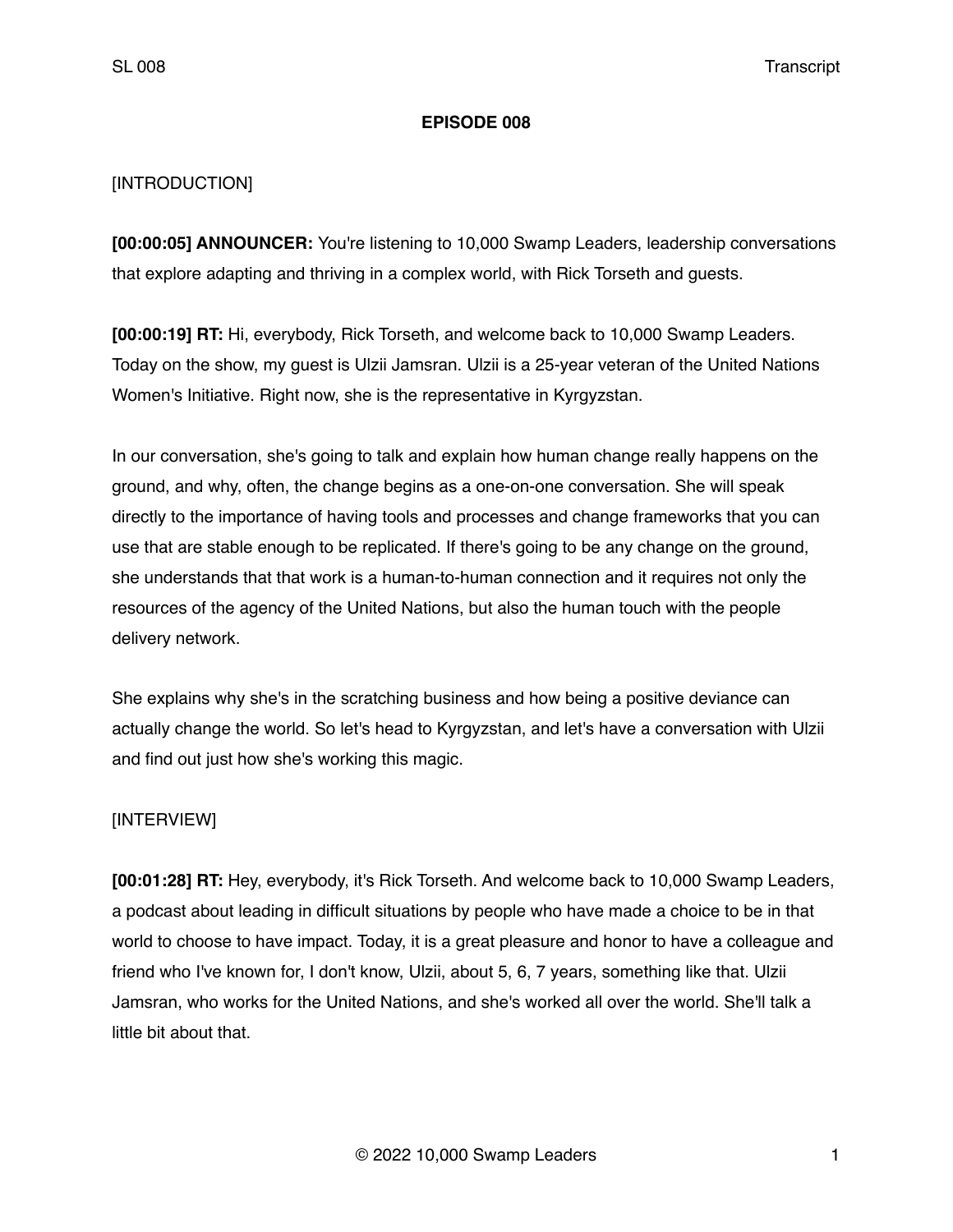So Ulzii, welcome to the podcast. Let's begin a little bit with maybe you telling people where you are in the world right now and what you're doing, and a little bit about the work that you're involved with the United Nations. Welcome.

**[00:02:12] UJ:** Hello, Rick. And thanks for having me for this podcast. So my name is Ulziisuren Jamsran. And very nice to greet all of you who are listening to this podcast. I work for the UN, the United Nations, specialized organization called UN Women. And as you may know, this is an entity which is focused on the advancement of women's rights, women's empowerment and gender equality. So I'm connected to you from Bishkek from Kyrgyzstan, where I have arrived about two and a half years ago, and where I'm acting as a representative of the entity and working as part of a larger UN system on the ground. So Rick, would you like me to tell you briefly about the work part first? The ethics part?

**[00:03:07] RT:** Yeah, let's give everybody a little bit of on the ground context for what you're doing right now. You have a long history in working on women's issues in United Nations around the world. And we can go down that road a little bit later. Set the stage for us right now, what the work is that you're doing, what your focus is, and then we'll go from there.

**[00:03:25] UJ:** Alright, okay. Maybe I will indeed take a little bit kind of a step back and try to bring a perspective from the global level.

**[00:03:34] RT:** Perfect.

**[00:03:34] UJ:** So as many of the listeners know, the current Secretary General, when he was appointed, he came with a very ambitious, very important reform agenda. And currently, all of us, both in the system, as well as those who are partnered with the UN, basically everyone, is trying to make it happen. And of course, that is also a very, very important and a big call on all of us who are serving in the organization.

So the important part, the actual justification of why this reform is so much needed both within the UN as an entity as well as in the work that UN entity as a system pushes around the world is related to the urgency, to the need to accelerate the changes that are there that is so much needed in the framework of sustainable development agenda.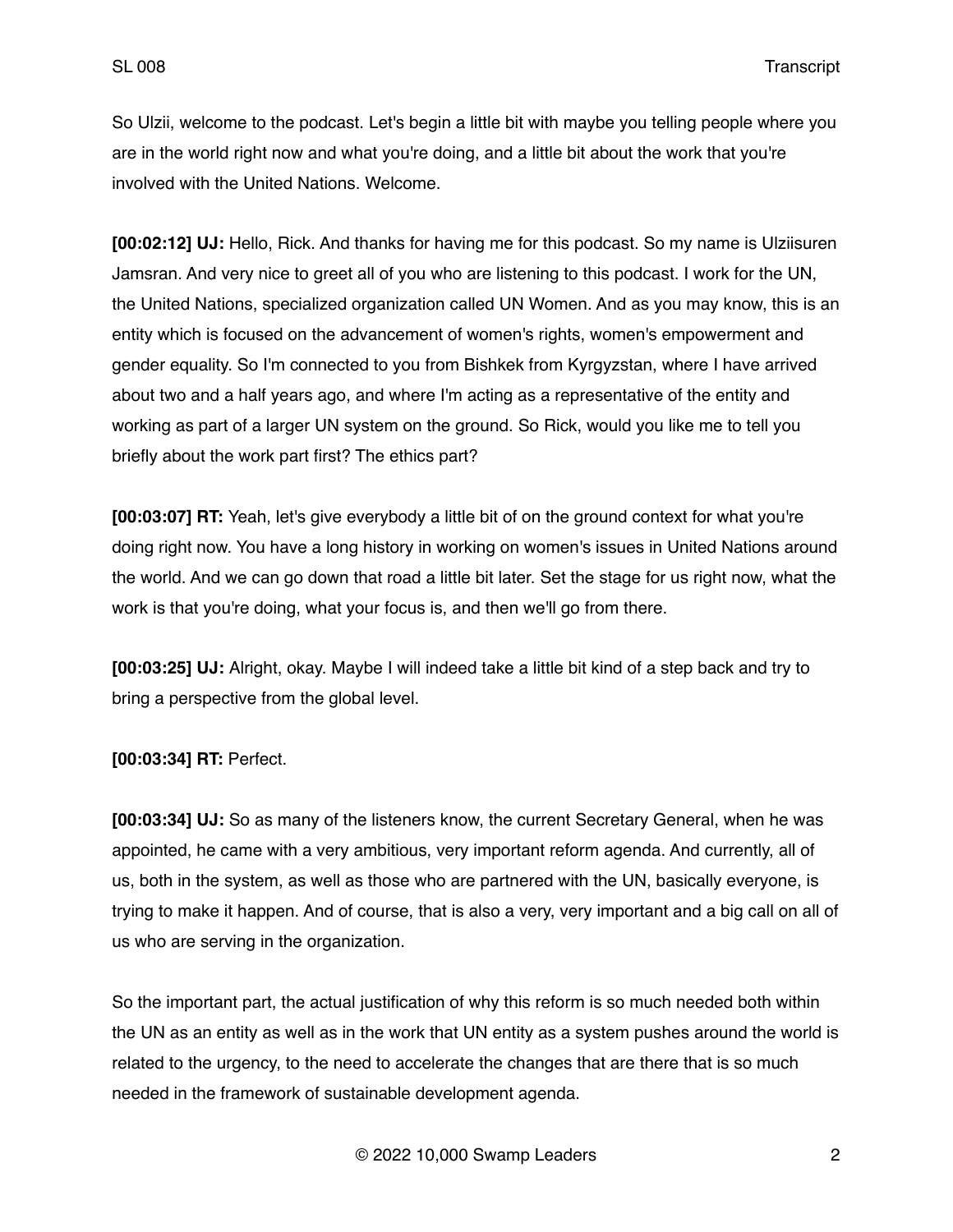And talking about sustainable development agenda, the whole globe has set a deadline by 2030. And by 2030, we should be able to attain the goals that we have agreed back in 2015. Now, as we speak, Rick, we have only eight years left until we actually attain the final year of this target. And we are already in the so-called decade of acceleration, because during this 10 years now, it's already eight years, we must accelerate the results on the ground. But then there is basically a million-dollar question how do you do that? What do you need to do? What do you need to change in order to really accelerate your results on the ground?

So this is exactly one of my major motivations and major tasks that is ahead of me, because I know it not only from the perspective of the call that SG made because of the lives women go through and what all the challenges women face on the ground. And we see that this radical change, transformative change, is very much needed, and it's urgent. And we also see that it is possible. And when it comes to the opportunities and possibilities, we're actually testing on the ground different ways of working by bringing the system together differently, by bringing partners differently, so that we actually truly immerse ourselves into understanding the issues and finding solutions differently.

In my position, as a representative of one of the UN entities on the ground, I always carry this very important call of this change in terms of like everybody's role that matters, who are in the system, and outside of the system, to really make this change happen. And this change not happen only tomorrow, but every day. Every day, we work. This change needs to be felt.

**[00:06:46] RT:** This is a mammoth challenge. It's a huge challenge. We were talking a little bit ago, probably the most well-known organization in the world is the United Nations. It's everywhere. It's giant. It's very bureaucratic, I would imagine. So for you, personally, as a leader in your organization, talk a little bit – Because I want to connect these, this change that the UN's declared for 2030, your path there. Help people with the context, the work that you are actually tasked with as a contributing effort to that larger agenda to get to this goal 2030. So talk a little bit about the work you're doing with women. And you have a very long history in this field. So you know an awful lot of stuff and what the challenges are. So give people a personal connection to the kind of people you're working with and the challenges they're facing so that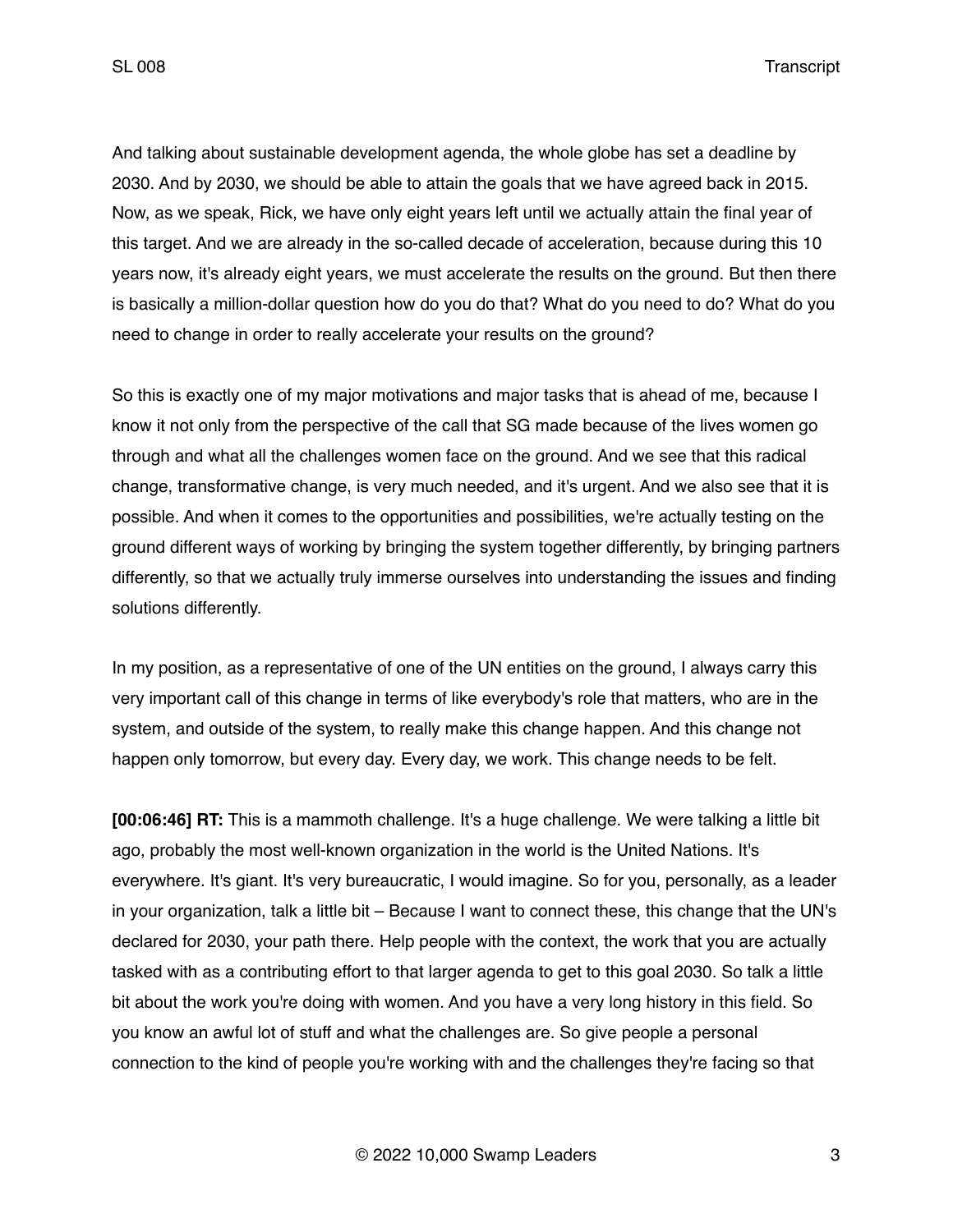we can understand how the UN is getting from a global level down to the ground with the people that you're trying to affect.

**[00:07:45] UJ:** Rick, this actually is the core of this change that we're talking about in the system. At the end of the day, it is about seeing all those very concrete changes in the lives of women, for instance, in rural areas in Kyrgyzstan. So just to give you a few examples what we are working on and what we see happen as a result of work, which I'm leading with my team of young women in Kyrgyzstan, but also as part of a larger UN system.

So imagine a situation whereby, in the current context of Kyrgyzstan, there is a very good legislation. There are very good policies that were adopted to actually protect and promote the rights of women, and to attain better gender equality nationwide. At the same time, everyone recognizes the fact that the laws are very much like behind. And one of the major problems is the usual social norms that are still very much prevailing throughout the country, especially when it comes to the positioning the status of women **[inaudible 00:08:52]** of children, you name. And unfortunately, we always marginalize this group saying that this is a vulnerable group, or marginalized group.

And so imagine a situation whereby you basically see a very concrete like community in rural Kyrgyzstan, and girls 16 or 17-year-old, who get up in the morning, goes to school, and she doesn't come back home in the afternoon. And then family tries to find out what happened, why she's not coming back home. They learn in the afternoon, or toward the end of the day, that she was kidnapped for marriage, for forced marriage. And this kind of traditions still very much prevail even in highly democratic, like open societies like Kyrgyzstan.

Unfortunately, in this particular country, the level of this early marriage or forced marriage is very, very high and around like up to 10% of women up to the age of 24 basically report that they came to marriage through these forced arrangements. They didn't know whom they were marrying. They have never even met with them. This is really a very sad. And another very aggravated form of one of the most widespread form of violence against women is domestic violence. Different types of, also, sexual violence. And still, every fourth woman aged between 15 to 45, they face like different forms of domestic violence actually once in their lifetime.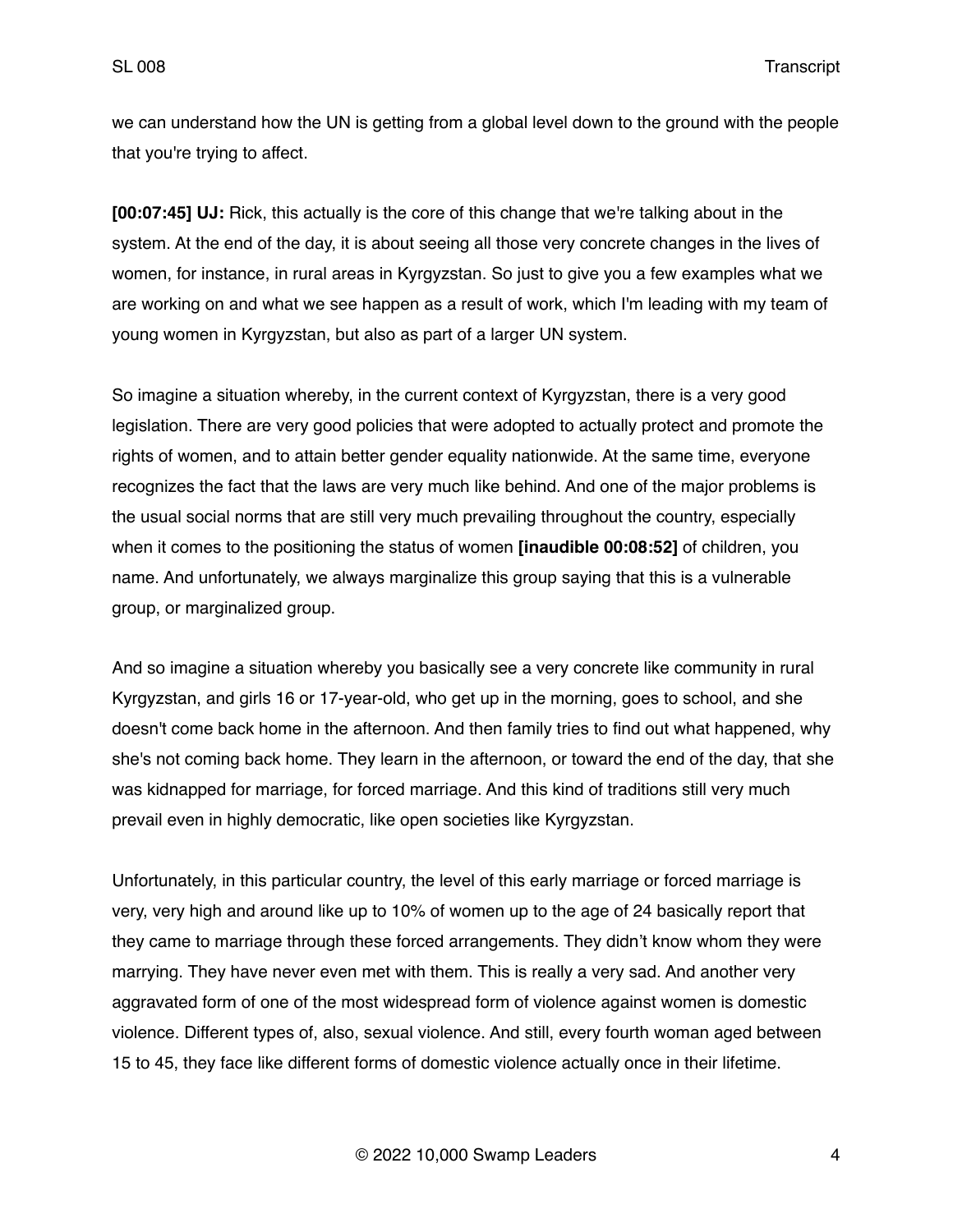**[00:10:40] RT:** What is the work that you're doing to get in the middle of that and end that?

**[00:10:45] UJ:** Yeah. So I'm actually coming to that now closer, because one of the major urgency around this is for community to understand that this is one of the worst forms of violations of bad girl of that woman's rights. Despite the fact that, again, the law prohibits such actions. There are systems in place. There are police in place who are actually watching this still. This is taking place throughout the country. So one of the major issues is to have very concrete awareness both among, of course, the abusers. And in 70% of the cases, these are men. But also, among women themselves, because oftentimes – So we have the data, it's very unfortunate data, that around like 50% of men in the country and around 34% of women, they tend to agree that men sometimes can hit a woman for any reason, including for preparing not tasty meal.

In this particular context, the most important part is really not to work with the belief system, to work with women who actually managed to change their belief analysis. Because, obviously, there are very concrete parts of the community which already know that, "Yes, yeah, you cannot do it." And the part of the committee, according to this data, they think that, well, it's still okay.

So our main entry point is to find those women who have actually transformed their belief from accepting different forms of discrimination and violence against them towards becoming the advocates who actually raises her voice, stands for her rights and rights for the others, because she actually managed to change this belief.

So we have used different innovative approaches, I mean, including positive deviance approach, in order to identify this women from among the communities themselves. Especially, we call those like close communities in further behind like mountainous areas that would very difficult reach now from the center basically speak up.

**[00:13:10] RT:** Let me ask you then. As you know, Lars Thuesen was just a guest on this podcast last week. And I know you know Lars quite well.

**[00:13:19] UJ:** Oh, yes.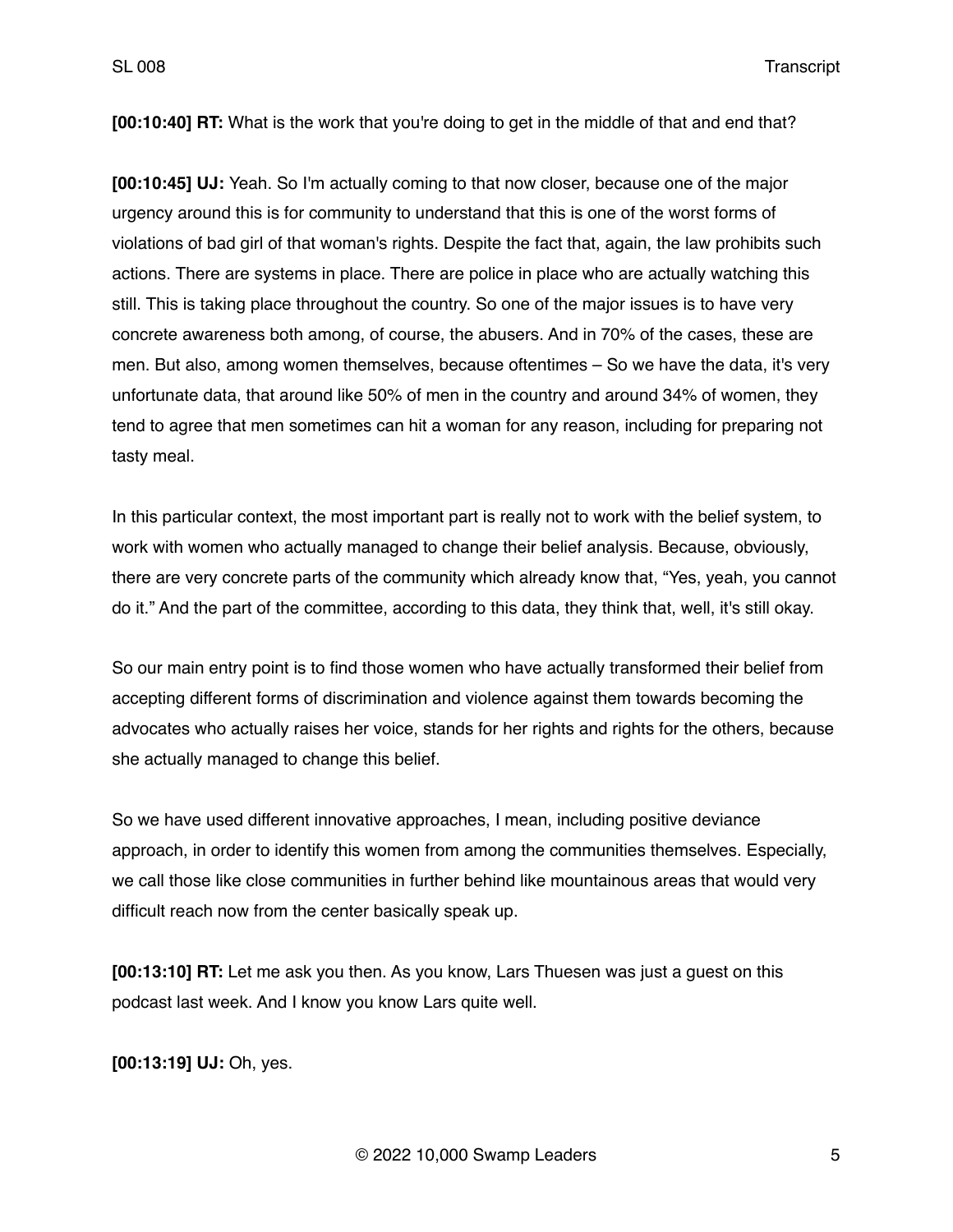**[00:13:19] RT:** Let's take a little trip down the positive deviance intervention strategy, because Lars is advocating it to people like you. You are now somebody who's actually implementing the ideas of positive deviance. So for people who are listening who may not know what positive deviance is all about, give a little overview, but why you think it's a useful strategy to do the kind of culture change that you're doing in the country as an intervention strategy?

**[00:13:49] UJ:** Yes. Okay. So let me do that. And indeed, when we use this term positive deviance among people who have not come across, obviously, we definitely have to explain. And this very much can be the case with our listeners today. Positive deviance – So let me try to explain it on the basis of the example, which I also want to bring it here. So I'm going to give you another example from among women or men living with HIV.

So during this around like 30 years of independence of the country, the whole Kyrgyzstan had only one woman living with HIV with open public face. Meaning that she was not afraid to speak about her own status. She was outspoken and participating in public debates, TV, you name it. After we have applied the PD, or positive deviance approach, during this two and a half months testing, we have identified around nine other positive deviance. And now the whole country has all of a sudden 10 persons, both women and men and living with HIV, who openly speak up. They're all public figures, and they're coming from different backgrounds. Some of them are government officials. Some of them are community residents. Some of them are public figures of stuff from sports or arts. And it is important to basically recognize what had actually happened so that, all of a sudden, during the two and a half months, we got these people.

So the positive deviance approach that we have applied is basically coming from the belief that despite the fact that the community members have exactly the same conditions, challenges that they're facing, there are people in the community who actually find different way of solving their problems. They have a different value set and beliefs.

But what we have seen – So this is like coming really from the literature on PD, and it's usually the search for readily available PDs. But in practice, what we have seen is that there are a lot of people who are actually ready to become PDs. Meaning that those nine persons that we have spoken about living with HIV, they are very close to becoming PDs, but they're not PDs yet. Meaning that they still have like this – We call it like one step away from very concrete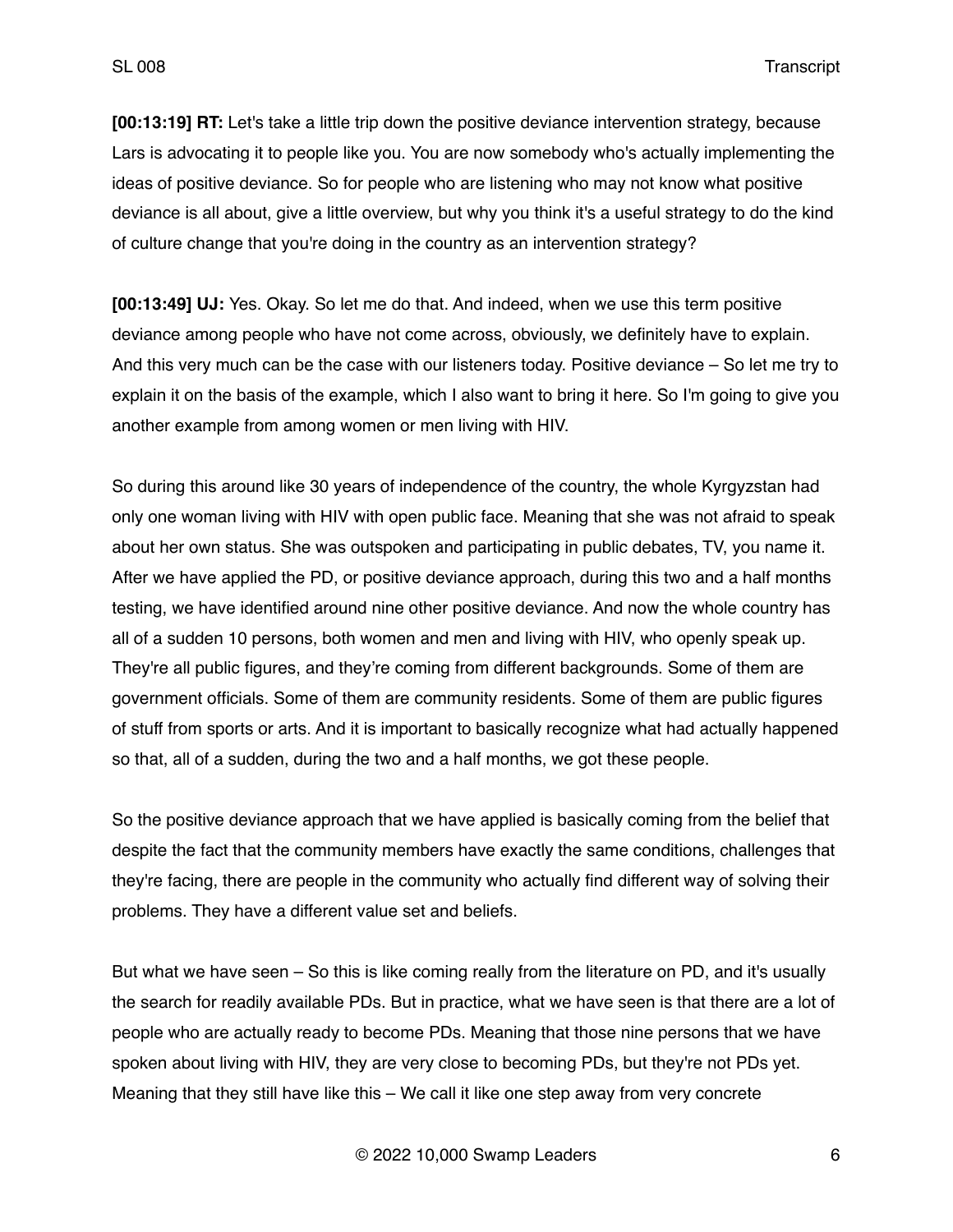transformative actions, which would liberate them, which would really help them to have that particular change so that they can free up themselves and lead their own lives or the lives of others differently.

And our instruments is where, yes, again, so about finding those PDs, working with those PDs, helping them to realize, to understand that what they have found as solutions for themselves is extremely important, is very unique, but it is also replicable by many others if that is made known to others.

**[00:16:59] RT:** What's the strategies you have when they're one step from being a positive deviant? What's the work you do to support them to make that last step over the threshold to the "other side"? How do you do that?

**[00:17:12] UJ:** So, here I can explain it using this eco model system, or eco model, or ecosystem model. Many of the listeners might be aware or maybe not. So, basically, we're looking into like more systems approach by putting the person at the center. And then you see the closest environment, like family, friends, very close colleagues, and then all the way to office, or community, or all the way to policies, institution, to the bigger context. Yeah, so this eco model system.

Now, within this eco systems model, one of the things which did not necessarily really work in the system, which we have actually exposed through our work, is that if you really take the person as a whole person, that this person, if that person gets training, support, services, etc., then that person will be able to actually move to the near the circle, like expose him or herself and then change. This model did not necessarily really work especially in the areas like hours.

So what we have explored is that we really have to understand and we really have to give recognition to the fact that the person has basically two competing natures within him or herself. And we explained it through the concept of the self. Yeah, the shadow self and the persona side. The shadow person is the one that is sitting deeply inside of me holding all those beliefs, which is coming from the community and from the ancestors. And then the other side of me who's actually interacting with the community. And that is the side of me on the face of me, which we put on ourselves when we go out from our own families.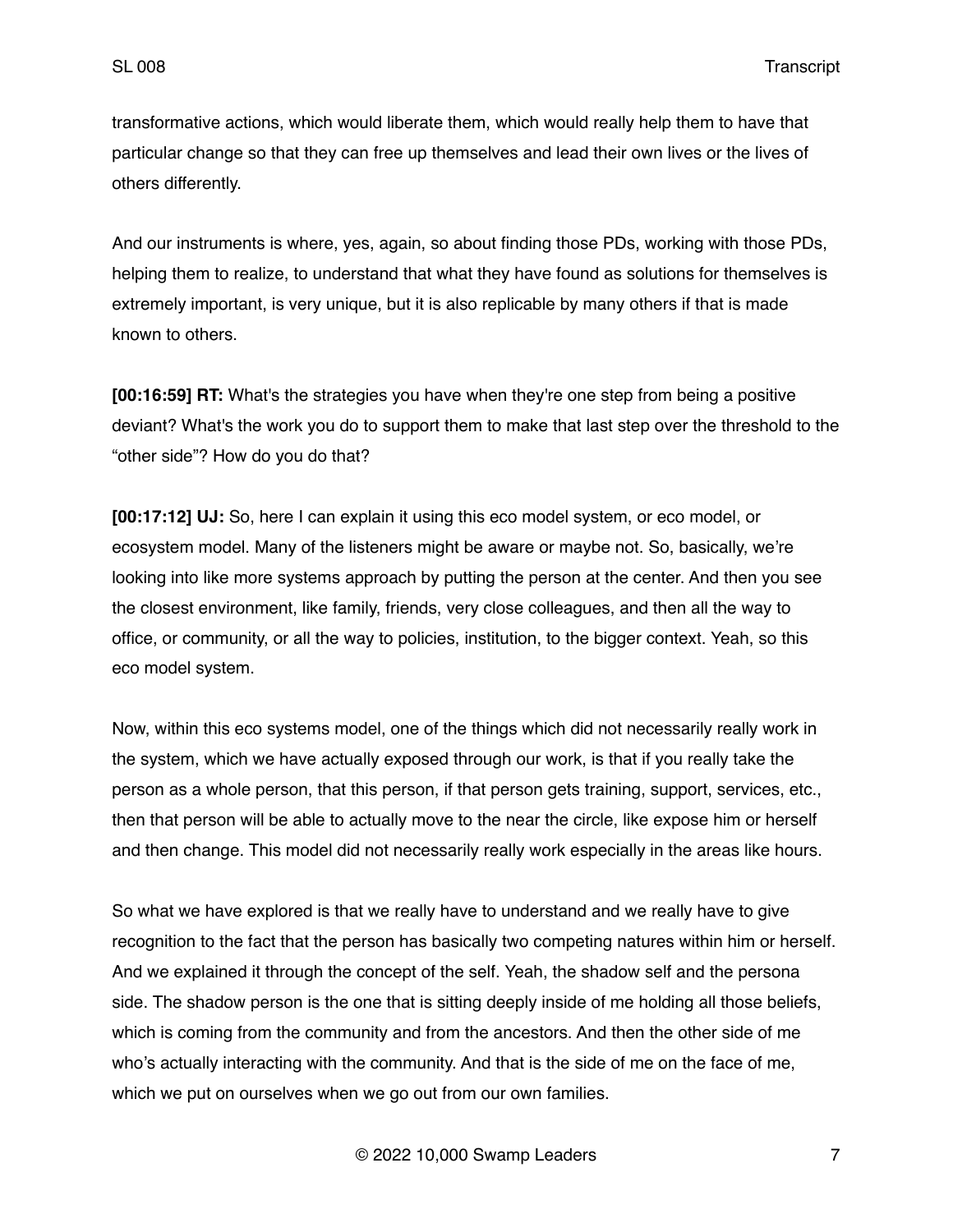So we already know that, like, the bigger the distance between the two, the shadow side of you and then the sunny side of you, this person has the biggest internal conflict and it is very difficult to help this person or for this person to actually just help themselves to move out from wherever they are.

So, understanding this particular part is extremely within development, because I understand that we will not be able to work with every person in this manner. But knowing this characteristic of where the major issues are, why a lot of development interventions, which is spending millions of funds, which is coming on the basis of the assumption that, "So, if I train this person, give good service, like have great laws, then this person will be developed." Why this doesn't happen? Because it is actually linked very much with the fact that this person has a huge internal conflict.

I love **[inaudible 00:20:10],** of course, because these concepts really help, these academic concepts, which was developed based on lots of evidences as well behind. So the concept of big assumptions, the big assumptions, until we really have the person to dig into his or her own big assumption of him or herself and to really take that out and bring it to the surface, it's very difficult to develop or help this person out.

So within these PDs with HIV, so what we have done is we really help them to understand that there are these two sides. So you have to, you have to understand yourself. You have to accept yourself the way have you feel it internal in your shadow yourself. So, it literally – Now, like it did not require a lot of work. We worked through a few psychologists with a few sessions. But most importantly, to really bring these people together, that it really helped them to reveal themselves. One day, they woke up and said, "You know what? I'm ready to go and announce to all my friends that I lived with HIV, because even my friends don't know that I live with HIV."

It's very similar with women who are constantly beaten up by their intimate partner, or family member, or even a parent. They never recognize, because it's a big stigma. It's a shame. And because until they really recognize that you are part of the solution, that you have the power, you have the agency to solve and change the situation. All the external helps don't –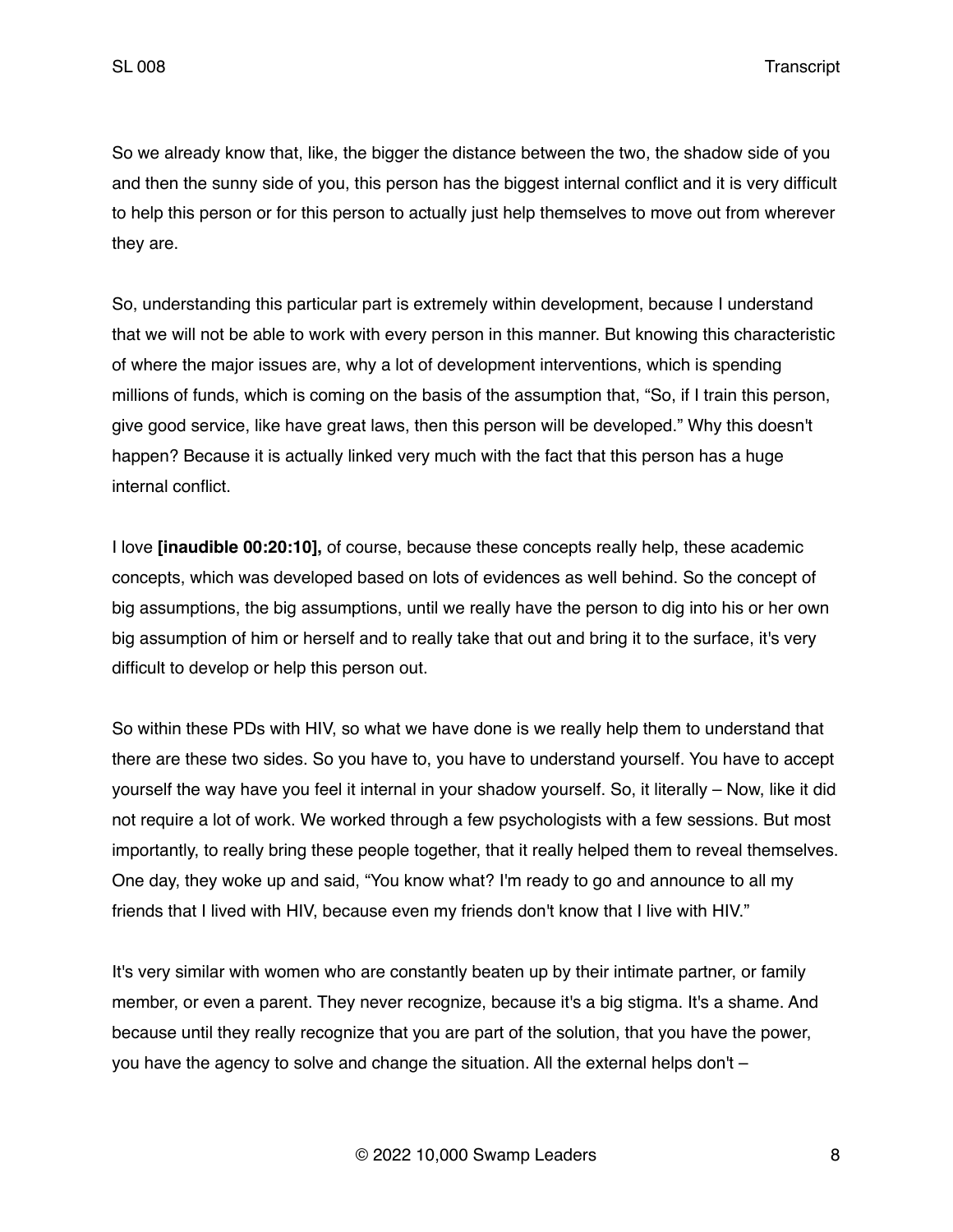## **[00:21:53] RT:** Don't work.

**[00:21:54] UJ:** They really don't work.

**[00:21:56] RT:** So I'm imagining people who are listening here thinking, "Hold on a second. This is United Nations. They go around the world and they deposit large sums of money in their program officers whose job it is to spend that money to do the work of the United Nations. And they're listening to you thinking, "My goodness, she's at a one-to-one level, or a one-to-four level, or some small denomination of work helping the individual actually reconcile these two parts of themselves so they can cross that threshold we talked about.

So I'm imagining they're thinking, "This has got to be slow." And so talk a little bit about the pace of change, because your culture changing here, you're changing human beings, wiring system about how they think of themselves. For those people listening, what keeps you going? And how do you get grip on all of this stuff you're trying to do kind of one at a time, or two at a time, or three at a time?

**[00:22:57] UJ:** Right. Exactly. Rick, what you have said, this is exactly how we have felt when we started to dig into the actual problem. We really had to tell ourselves, "Hey, if we will be doing this kind of stuff, going to actually accelerate. Isn't it going to be very slow if you're doing that?" And it's a very, very natural question that you're asking.

The fascinating part is exactly on the contrary. It is exactly the opposite of what we can possibly imagine. Just to continue maybe on the same story on the case. So why we see this is an acceleration? I mean, by just saying the number, we had for almost 30 years only one person. No one has done this work before in order to relieve these people to come out to public and say, "Hey, I've lived with HIV. I'm extremely happy now. Striving. And my kids and my whole family, we are a very happy family." And for people who have never had that kind of experience, it is very easy to do. For people who have been under this huge stigma and discrimination, it's a huge heroic action. It's an absolutely big deed.

And for us, I mean, why this is important? And how this is actually helping to help create this acceleration is, that in this pathway, we are engaging partners both from the government, from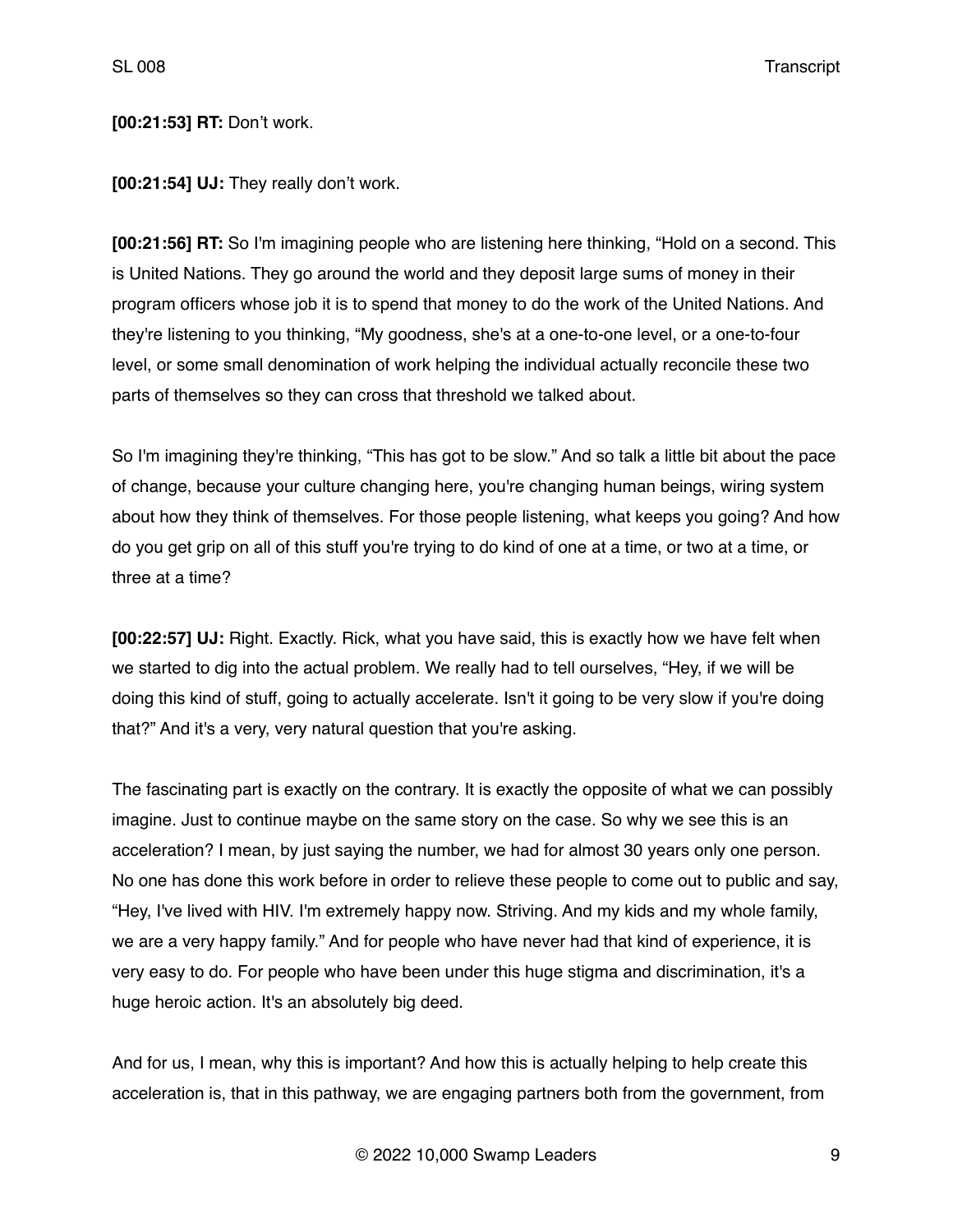the civil society, from media, to do this work on the pathway to basically learn new way of working, but also to even unlearn. Because we have seen in our work that learning part is actually easy. But unlearning is almost impossible, unless there is something to replace it with. And that's why it is so important that now partners immerse themselves immediately into something new path, like new journey. And as they acquire something new, then they have a chance to unlearn some of the things, which have actually never worked in the past. But the problem is that they wish they have never questioned.

So one of the things, what we have also tested as part of the work with this particular group, is that we have facilitated the work of six NGOs. And at the start, at the start of this very, very short testing, or experimentation, the most difficult part was for them to clearly define what was the problem. Because in majority of the cases, the definition of the problem sounded like women, or these particular group of people, they face this kind of violence, this kind of discrimination.

So if you ask, "Is it the definition of problem? Is it a problem statement?" Yes. In a way, yes. But then is it going to really help you to understand what is exactly happening that what you're going to do to solve it? No, it doesn't help you. So this level of generalization, mega structure, mega mechanism in the development field in general, like using a very good policy, tools, institutions, etc., that are already there, we got so much accustomed to what we already know, what we have worked with, that we don't actually question already whether it is really producing results or not. That's why we've been keeping doing over and over the same stuff that we were like blinded by the fact that doing something and being busy is actually giving some kind of – Yes, it does give result. But it doesn't give transformative results.

**[00:26:58] RT:** This is a really important point you're making. What's an example of somebody having a problem statement, and it being too general? And what do you do to help them get it to a place where they actually know what it is and now they got different moves to make? Beyond just your work, not just your work, the work – Every human being could probably benefit from getting from 10,000 feet to the ground by truly understanding their own challenge. So how do you help them do that?

**[00:27:27] UJ:** I would say it's through dialogues. I mean, we just sit with them in the same room. We question them. We take them through five levels of the why. We take them like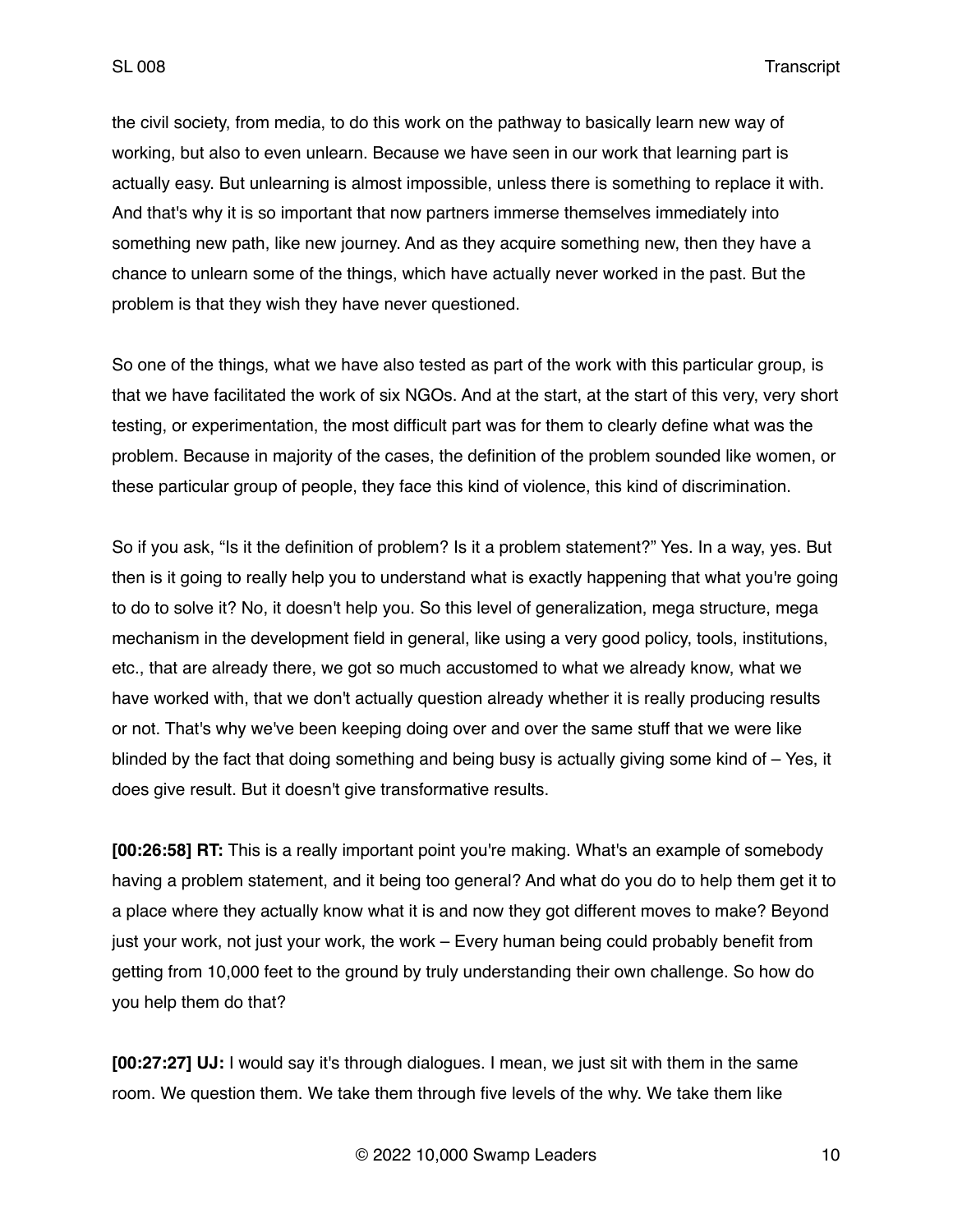through a thorough thinking. So you can imagine like us sitting together in the same room, literally for half a day. But even that half a day was not enough. They have come up with brilliant ideas or solutions. I'm talking about NGOs. Great ideas, great solutions. But we know that at the end of the day, this might not work. Why? Because these are like coming from the usual space.

I've been challenging them like going around the table talking to each and every one of them. And you cannot do it like as a workshop. You have to really work with each partner for them to really dig into. So what they're actually looking into? Because just stating that these people are facing this kind of discrimination does not help them to really understand what they have to do. We've been asking them to really take into – So exactly what they mean by this board, by that term?

So at the end, so I will give you maybe some fresh example, like maybe from Palestine, when we were working also with NGO partners on, also, girls early marriage. So initially, they have formulated a project around we will train. We will reach out to like 1000 fathers, raise awareness among 1000 others, to say no to their girls' marriage. So sounds really fascinating. Sounds really great, very ambitious. It's a small project, but still.

So at the end of like number of rounds of dialogues with them for them to really understand the problem. So they changed their tactic. They understood that the problem is not about awareness, awareness raising has been done. So they started to understand that they actually really lack very concrete examples, which are a known. And they lack very concrete leadership on this one, on the part of men, fathers.

And then so they reframe the whole project and then they, at the end – Because they dig into the platform, they changed absolutely upside-down the solution space as well. So instead of training, reaching out to 1000 fathers to train, raise their awareness, they decided to target only 20 fathers to go round and search for 20 fathers who already said no to their daughter's early marriage, to really dig into their belief why they have done it. What they can share with other fathers to do that?

And you can imagine how powerful project it was, because it was a small community. And when they have identified not even 20, I think they have identified much less than 20 fathers, but it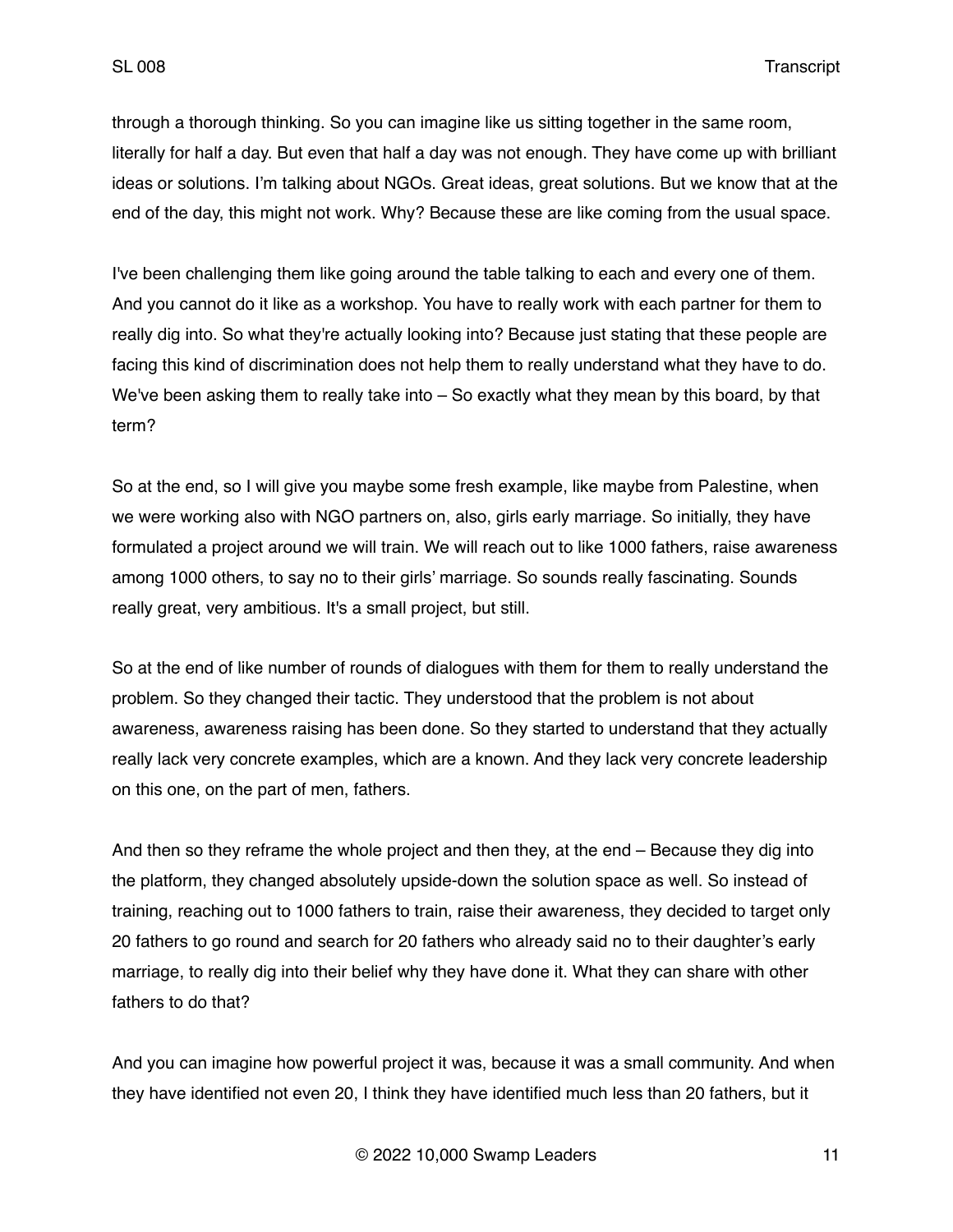turned into such a powerful community space, community dialogue that everyone was curious to know, "How come that all these men existed already there with their practices? We did not know." And all the other fathers who had no idea, they said, "I also want to do the same, because I also deeply, in myself, belief that I should not be doing that. But I saw that fathers were agreeing. So I was almost about to agree not to marry off my daughter."

**[00:31:05] RT:** Would it be fair to say that those fathers that were found were positive deviants of a kind?

**[00:31:11] UJ:** They are. Exactly. So instead of, again, going to the average genetic group and mass of people to just raise the awareness, as a result of which there might be no action, or maybe very little action by very few, which is the usual like outcome of conventional projects. They have actually targeted those who are head of the curves who have already done it, who have very strong belief in the practice, to basically tell people, "Look, this is what I have done. This is how I believe in this." This kind of deviant behavior, deviant practice, is extremely important. Because if we talk about the bell curve – Yeah? So in the bell curve, if we put the population, for instance, like, okay, the families who challenged whether to agree not to marry their daughters early or not. And of course, there are lots of other reasons as well, right? Including [**inaudible 00:32:18]**, etc., you have people, majority, they present approximately maybe in the middle, the gray mass. Or according to US elections terms, it's a swing states. The swing states who actually don't necessarily really decide where to go. But actually, you have the states which decided **[inaudible 00:32:36]**. But then you do also have people who ae left behind, which is the SG term, very important term, who are very, very left behind.

So basically, on this bell curve, instead of targeting those who are in the gray mass, who don't necessarily really decide, because they're far away from taking concrete actions, we find people who are ahead of the curve from the same group who have done it, who have shown even – And there are amazing cases that they were already leading their way, but they never recognized themselves as leaders. They have never recognized their practices as something that their communities would immediately benefit.

And when we actually come and search for these people, start to work with communities. So instead of, like, trying to convince this big mass of people who are not sure what it is. Just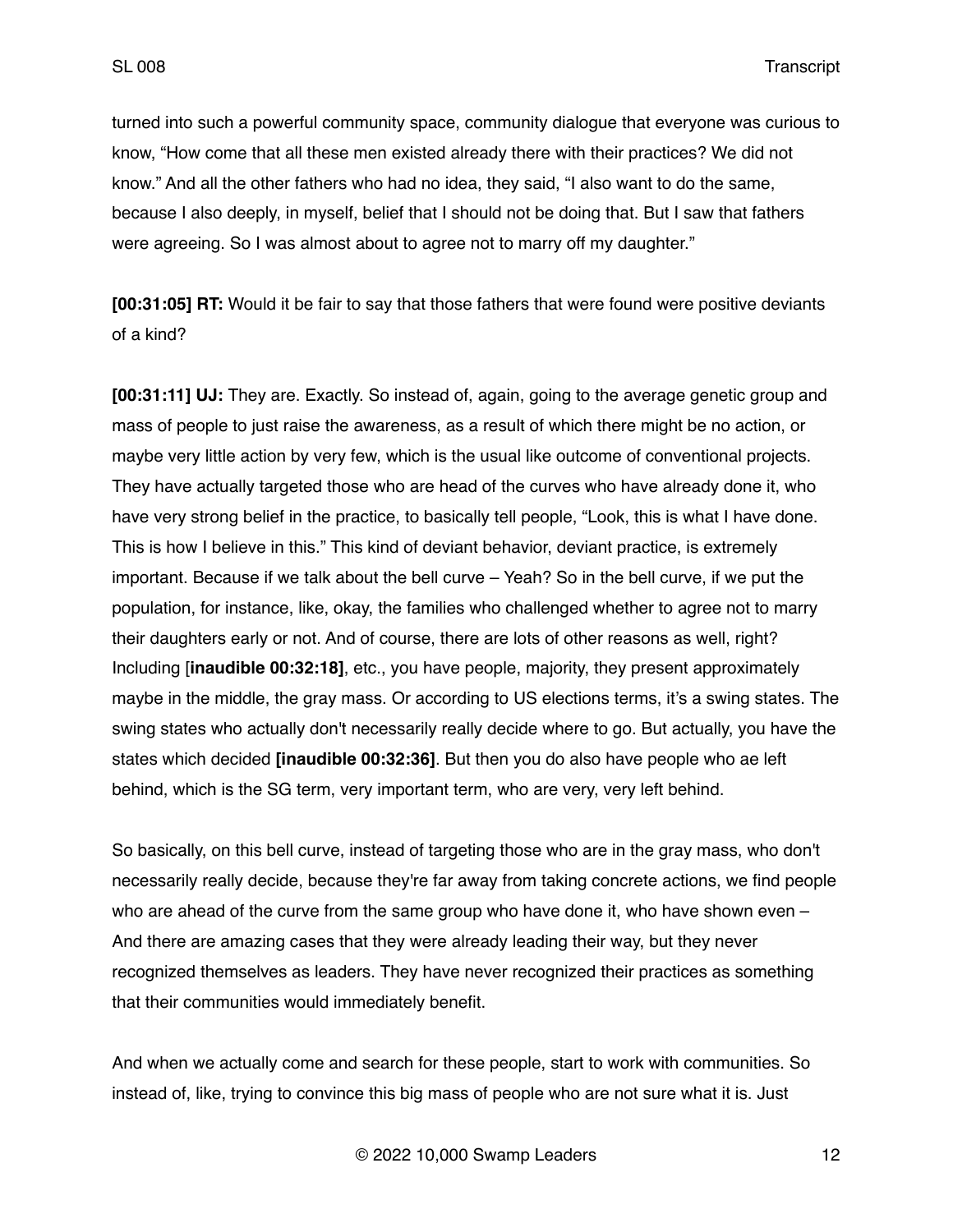spotting on those who have done and helping them to connect with their communities differently through recognition of their leadership skills, through the recognition of the concrete practices, you make real transformative change.

**[00:33:42] RT:** Let's catch this for a second, because I think that what I hear you saying is, one, leading transformational change around people and human beings in cultural norms is really hard work. It takes a lot of time. Two, you have to have some craft. You have to have some tools, some processes, some structures, positive deviance, the five why's, dialogue skills. So you have to bring some methodology to the work. I also think you must have to have really seriously good skills at holding space for people to feel safe to explore their challenges and have the opportunity by having safe space, to have insights and awareness expansion that causes them to say, "I could do something different."

So for you, personally, as a leader in the UN, share with people how you're wired to do this work. You said something about it's my belief that within each of us, there's a set of core values that motivate us to take action. So I believe that 100%. So I guess the first question is, what are your core values that drive everything else that you've been doing for people so they understand where do you start from to end up doing this stuff? So could you share a little bit about that from your own personal perspective?

**[00:35:08] UJ:** Yes, sure, of course. Yes, you're absolutely, Rick, when you're saying that in order for someone or from some entities to do this, you really have to be equipped with conceptual basis, tools, space, you name it. But again, at the end of the day, what actually drives actions differently is our beliefs, is our own values in which we believe.

I'm always coming from the perspective that – And again, this is from a very well-known concept, that everyone has their own 15% to contribute. Because whatever result is there, you cannot attribute it 100% to yourself because of the complexity, because of the beauty of what you see around you. I mean, everything is so complex. So it is extremely important. So wait and have – You want to put your own 15% or 15 cents so that it brings a much better value. So my own belief is that, for the change to happen, you don't have to wait for the **[inaudible 00:36:22]**. You don't have to have billions of funds to be there readily available for you to start to plan for the change.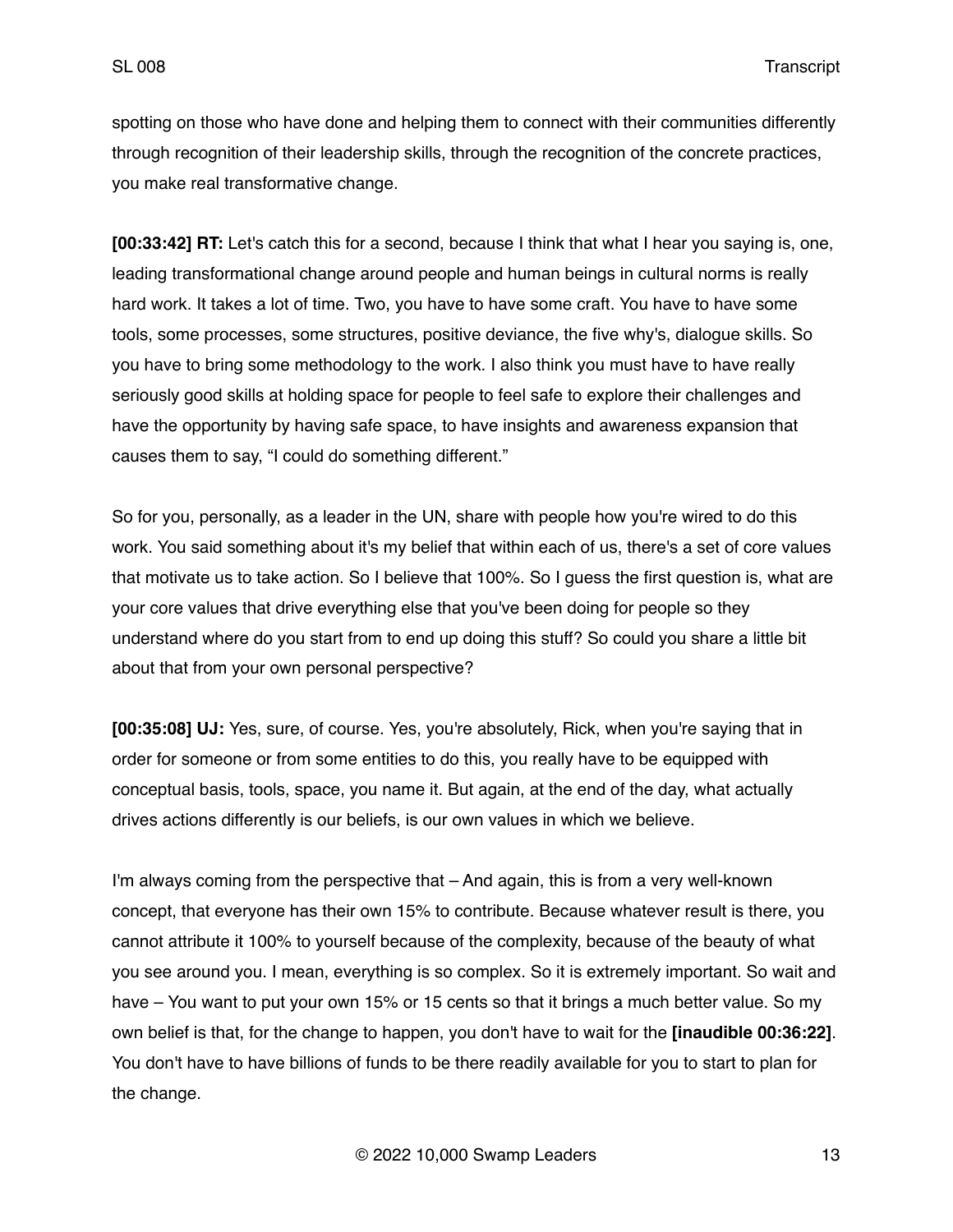I was talking about on this holding space, the methodologies, the tools. So if you look into our organization, UN Women, and in a wider system of UN, the whole system moved into creating a space, creating an environment for us to act differently. Long ago, we had this possibility, literally, all the time. We always complained, "Yes. The rules are very hard." Yes, even now, it's a big system that has. It has its own bureaucracies, right? There are a lot of rooms, of course, for change and improvement. But even within that, there are spaces for innovators, for people who are doing things differently to still operate. Because if we want to start to operate only when this whole holding space changes, then the change will never come.

That's why I am a strong believer that every one of us has the possibility now to actually search for those opportunities, even within rigid systems, even within very tight systems. You still find a narrow space to operate, to do things differently. And by this, you start to expand your space where things are possible. And this is my belief, and this is how I am. And this is how my team acts.

And I always say that I always find the great piece in the policy that is coming from headquarters saying, "Hey, look, this is written there. So let's implement that. Let's bring that to the ground. This opportunity is given. Why don't we use it?"

What I find in the UN system, and very sorry for being a little bit negative about on this particular issue, is that now, with the reform, wonderful guidances came out from headquarters, really great thoughtful pieces were given to us. But we see that very few people, including in the system, they read, they know. I'm not even talking about further taking and implementing. So I think that is an issue of it's not about not having the will. It's not about not having enough money. It is actually also about how to make better connection between what is coming at the policy level with what is happening on the ground and bringing it back to the policy, so that policy can keep absorbing these wonderful practices from the ground. So I see this disconnect, too, between the headquarter level and the community level.

At the same time, I also can blame myself, because yes, we are doing lots of stuff on the ground. We're testing the transformative neural pathways. But we don't necessarily find the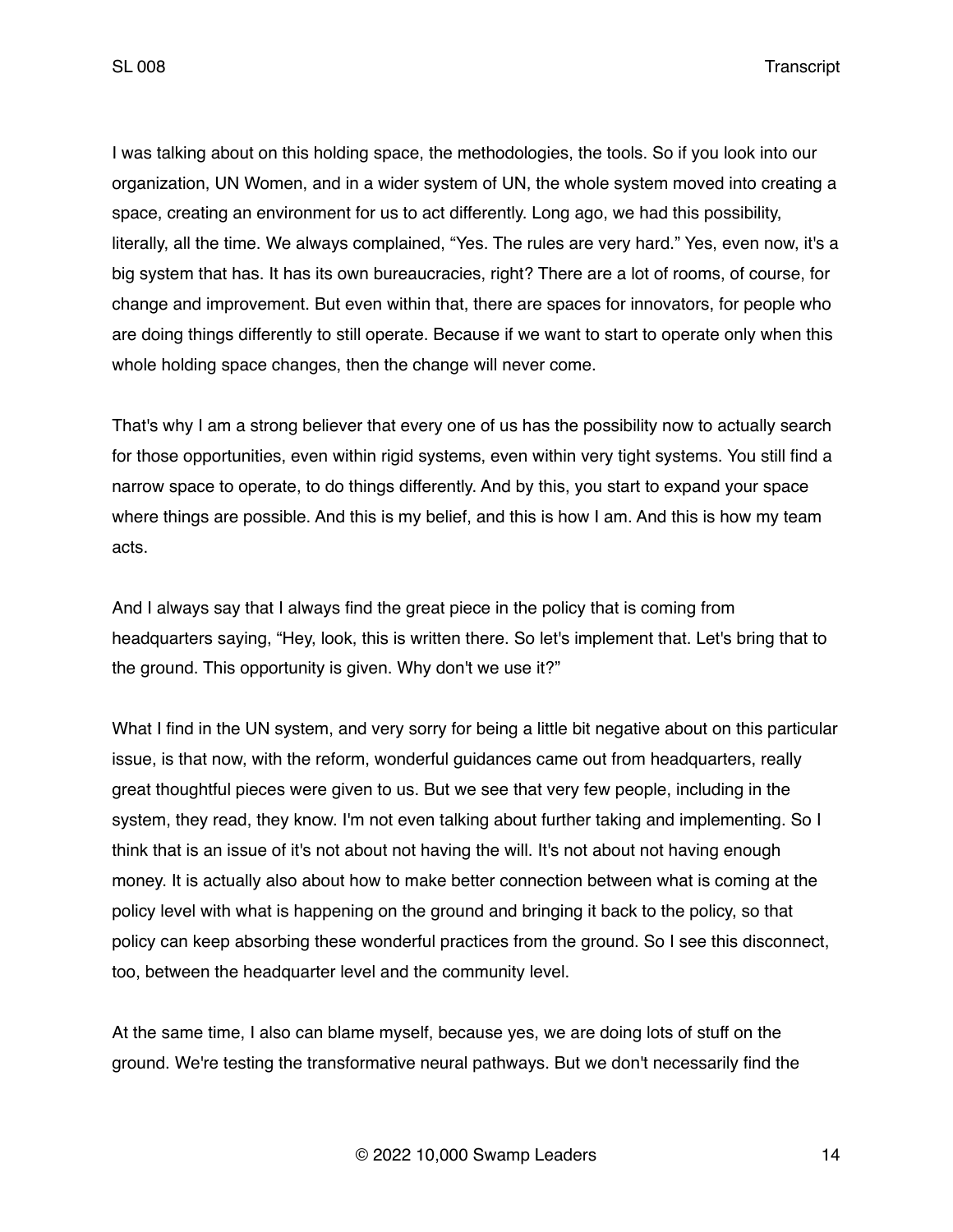possibility to analyze it perfectly, document it, trickle this up. And in this, of course, more systemic work is needed.

Very recently, there are a number of evaluations done in the UN on innovation, including in our own entity, and we were very critical about ourselves. And it's great that we are critical, because we are looking into what works, but what also does not work. What we need to change in our own environment. Because if UN itself cannot change it within itself, it is difficult to talk about us coming and working with our rights holders **[inaudible 00:40:15]** differently on the ground. So that's why it is absolutely critical that we see this change is happening inside of the organization. We acknowledge what really works well now, but what still does not work openly. And then to reflect it into our development work on the side.

**[00:40:37] RT:** Meaning, you got to be the change inside that you're advocating outside. You have to be integrated. So you told me a while ago, and maybe this is what you're saying here, but this is a cool way to say it. You said I'm in the scratching business. So what does that mean? Is that what you're talking about here?

**[00:40:58] UJ:** Exactly.

**[00:40:59] RT:** For people who've been listening, all of a sudden, she goes, she's in the scratching business? What is it? So tell people why you say that. What does that mean?

**[00:41:06] UJ:** Yes. Mostly, I used to serve like when I talk to the likeminded people, people who really understand what I'm talking about. Yes. And I do say, yeah, I'm keeping scratching the system from inside. What does it mean? Well, if we take the metaphor of an egg, right? I mean, if you come and crack the egg from outside, most probably you will have a nice breakfast, right? But then if the egg has a proper condition, and then if the egg cracks from inside, the life begins. That's exactly what I'm striving for. I'm trying to like really scratch the system from inside and helping to groom people in the system who also scratches from other parts of the egg so that the life comes in much faster. So that, also, we operate differently. Yeah, so I like this term because this really helps me. And then it also helps to motivate myself and my colleagues in, like, why we are doing this and how we're doing this.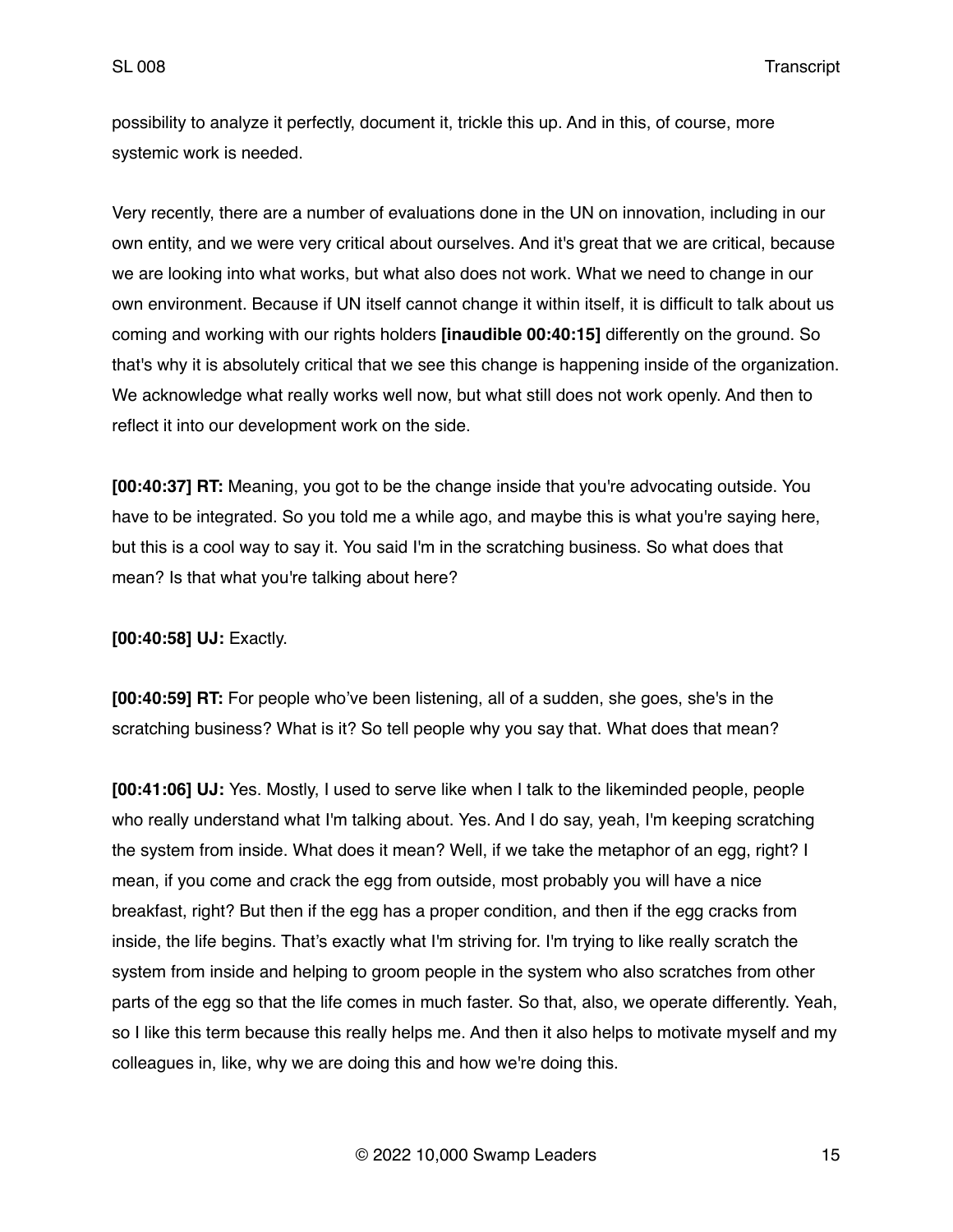**[00:42:12] RT:** So that's a great segue, because this is a podcast about working on the kinds of issues that you've been describing. But it's also a podcast. It's designed to help – Its 10,000 Swamp Leaders. Trying to encourage more people to choose to lead. So let's shift it a little bit, because you've been leading for a long time, and you got some points of view on what it means to actually be a leader. So if we imagine that there are people behind who are younger, who were thinking about this kind of work, maybe in the UN, maybe in another NGO, but some kind of work, where they're committing to work on really hard and intractable problems. What kind of advice do you have for those people that you've learned that if they had some insight and understanding of might save them or give them a little more pace? So for people who are trying to lead or thinking of leading, what counsel do you have for them?

**[00:43:09] UJ:** I don't know whether I'm the right person to give this advice or not?

**[00:43:13] RT:** I think you are.

**[00:43:15] UJ:** Because everyone's context is so different. But there might be some like principle issues, issues that might be applicable for everybody for any context, be it in public sector, or private, or even in domestic affair. So one thing, what have I learned throughout my – This is like almost like, what? 27 years of my career in the development field? Is not to be afraid to swing between **[inaudible 00:43:51]**. I was just talking about this **[inaudible 00:43:53]** at the level of persons are even digging into the person's brain. Like where and how this person is clashing. And the juggling between the big policy issues or the organizational vision, because we were a little bit of fooled by the belief that the management, the people at the policy level, they can only look at bigger picture, bigger things there. But then when you are constantly only at the balcony and you don't know what is actually happening on the ground, whatever you see from the balcony already is not what is actually happening on the ground.

Obviously, what you'll be seeing, and then on the basis of what you'll be deciding, that will already not be fitting the purpose, right? And that's why it is extremely important to keep changing your places, your perspectives, to really understand what's going on. And there is a beautiful term going between the dancing floor and the balcony, right? I think that is extremely really very important. And not to shy away, because a lot of leaders are afraid. Because there is even a term like, "Oh, you are micromanaging." This has nothing to do with micromanagement.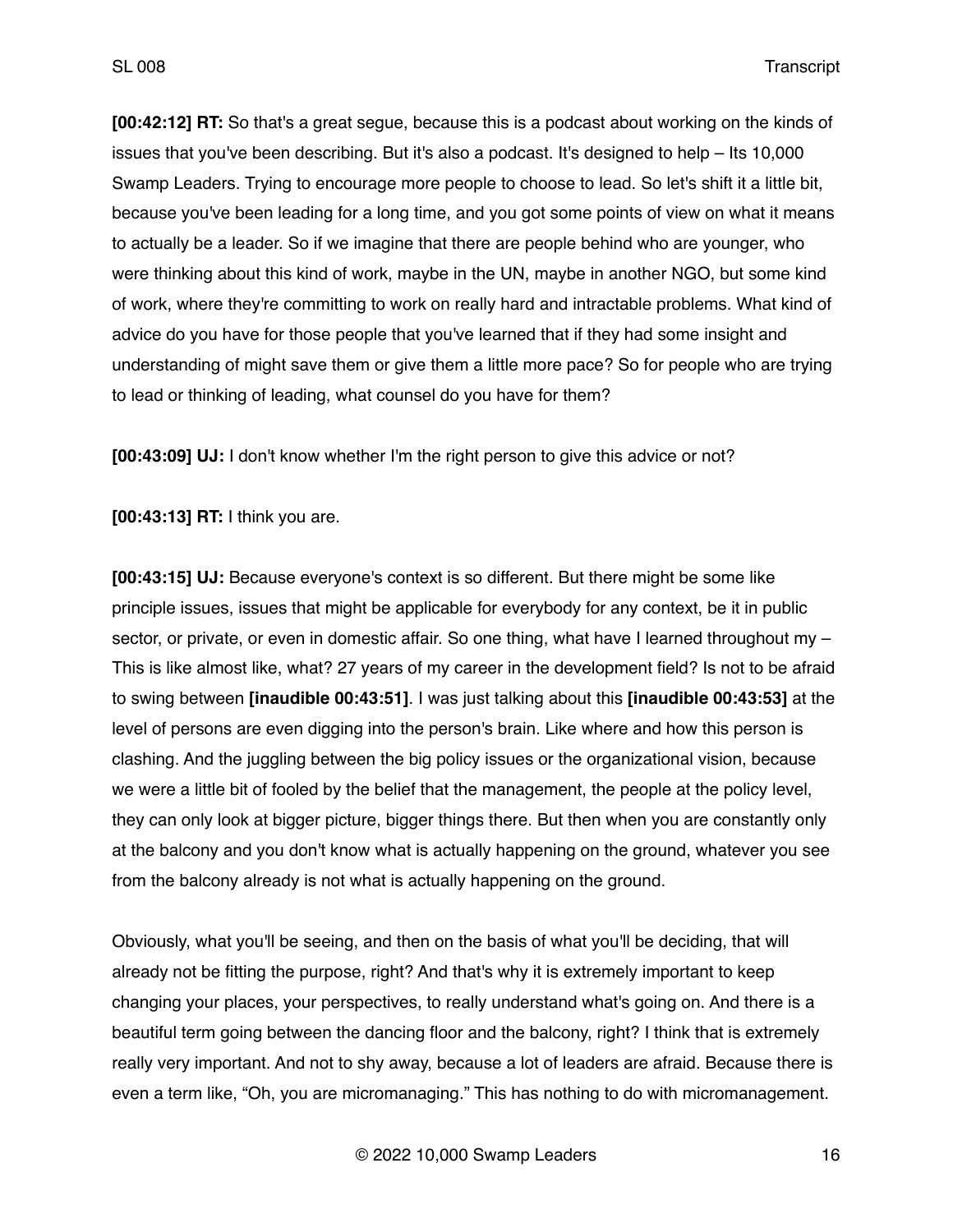It is about understanding the granular matter. It is about like scientists who are looking through the microscope to see, like, "So what is happening in your blood cell?" right? So it is that kind of work, because it really has to be science-based. And that's why you should not be afraid of doing that. That is not true.

Secondly, perhaps, I think it is absolutely important that you have a very clear value set for yourself. You have to really understand what really drives you, where you want to contribute to. You cannot keep swinging, because if you start swinging, then it will be difficult to know. "Okay, so where do you need to go?" So be very clear about your – Very clear set values. Or some of the neuroscientists basically say that, for instance, in order for the person who – Like the thieves. Now, among thieves. Not to really help to change the thieves. If you happen to just tell themselves that, "I'm a great person. I never do this. I only say truths." And then this person can be fixed really easily, right?

So they're basically creating this value system. So it's very, very similar with that. So we just only have to trick our minds. We really need to understand and dig into, "So what do I mean by that?" So you constantly practice them. You constantly check whether this value that you believe in is really something that helps you to, like, develop yourself, and help others to get value out of this interaction with you. And so by constantly checking that, you can constantly improve on your balance on your own beliefs around those values. I think these would be the important ones.

**[00:47:11] RT:** Okay. So I have one more question here. So this is hard work. It takes a lot, time, energy, focus. How do you take care of yourself? How do you recharge yourself to stay 27 years in this work? You're bright, alive, you burst with energy. How do you sustain yourself so that you can keep going back into the work and do what you do?

**[00:47:34] UJ:** Yeah. I think my answer will be boring, Rick.

**[00:47:37] RT:** It's okay. Please bore us.

**[00:47:44] UJ:** I think it is, again, based on this value thing, because you constantly search. Like you constantly worry what you do and how you do? What you actually get? What kind of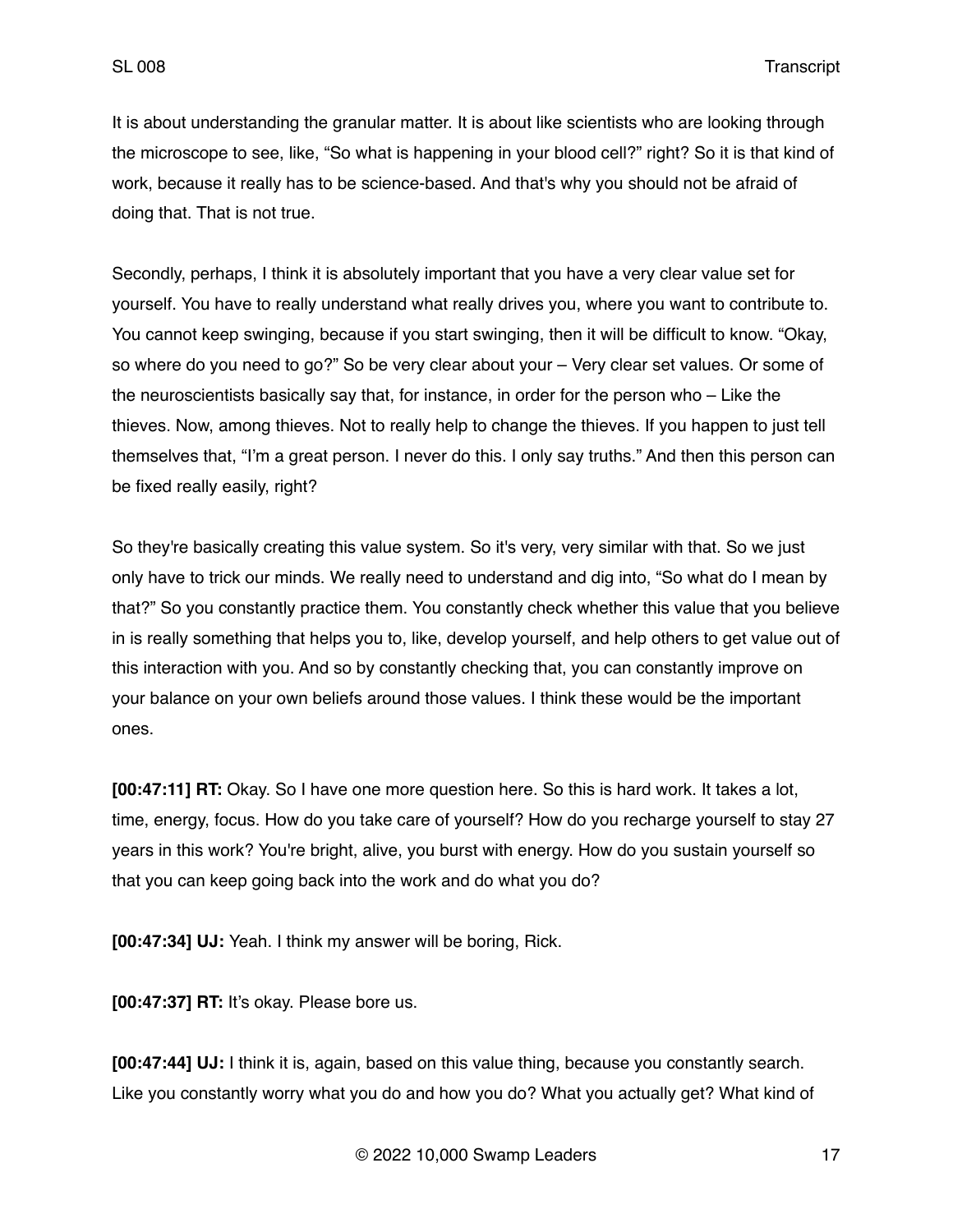value you bring? Because in the past, we used to always frame it around like results, "Okay, results. What kind of results you bring here and there?"

But lately, I started to understand in all these readings, in all these practices, really started to help me to understand that result is also another very false stuff. I mean, we have to really understand how do we define this result thing. I really started to understand that it is really about what kind of values you are able to create. How you create these values? And once you start to think about it, this is a non-stop. You cannot stop there. It is not about, "Okay, you have done this work. Let's move on. Because I have already this one ticked." Okay, so you cannot see that you're done here, because you constantly search for new groups, new ideas, because these people are always there. There are always these issues. I mean, this context constantly evolves, especially now after Covid. My goodness! There was a huge dystonic move in everything. And a lot of people's belief, the old, unnecessary, I call it obsolete beliefs, got shattered, which is really great. And now it is exactly the time for us to expedite our work, to think differently. And this is exactly where we need to come in much more forcefully as a system. And using the opportunity of having great listeners of this podcast, I also wanted to appeal to our partners from private sector, from different governments, please come and invest in us. Please come and help the innovators, both in UN system or in other organizations, to really expand this opportunity space, expand this scratching business from inside, because we need that support.

One of the important things maybe I also want to flag once again, without external support, those who bring us the courage and become our journey companions, this work is very difficult. And those encouragement companions like you, like Lars – I have great, awesome professors from Oxford, like Mark Mathias, they really gave us motivation. They really help us to see things differently, change our worldview constantly. And of course, the major motivations are the **[inaudible 00:50:37]** women, children, youth on the ground, because you see the results immediately. You see that it is not – You don't have to wait five years or even one year for very concrete changes to happen.

**[00:50:50] RT:** It can come quick.